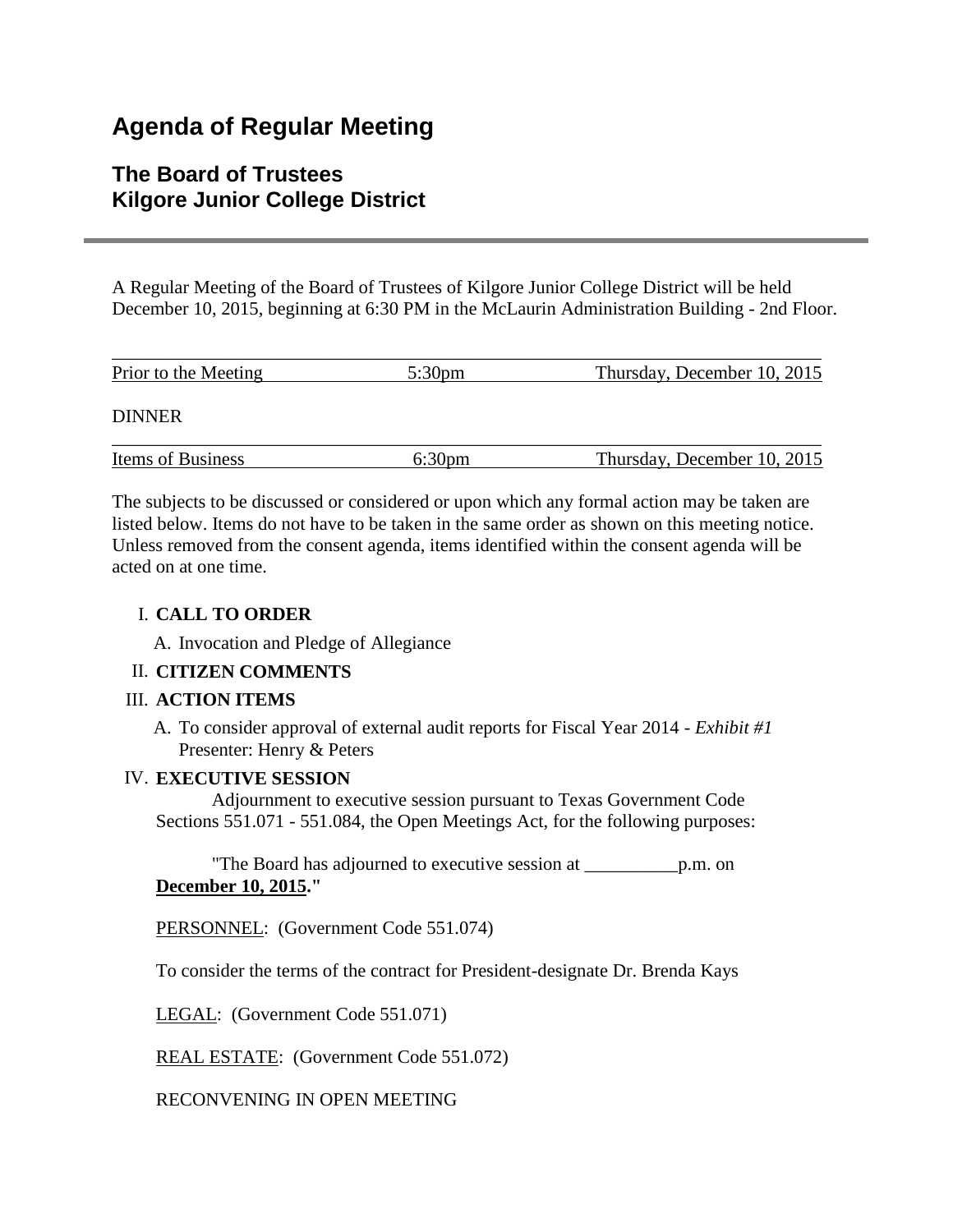"**The Board has reconvened in open session at \_\_\_\_\_\_\_\_\_p.m. on December 10, 2015."**

IF, DURING THE COURSE OF THE MEETING COVERED BY THIS NOTICE, THE BOARD SHOULD DETERMINE THAT A CLOSED OR EXECUTIVE MEETING OR SESSION OF THE BOARD SHOULD BE HELD OR IS REQUIRED IN RELATION TO ANY ITEM INCLUDED IN THIS NOTICE, THEN SUCH CLOSED OR EXECUTIVE MEETING OR SESSION AS AUTHORIZED BY SECTION 551.001 ET SEQ. OF THE TEXAS GOVERNMENT CODE (THE OPEN MEETINGS ACT) WILL BE HELD BY THE BOARD AT THAT DATE, HOUR AND PLACE GIVEN IN THIS NOTICE OR AS SOON AFTER THE COMMENCEMENT OF THE MEETING COVERED BY THIS NOTICE AS THE BOARD MAY CONVENIENTLY MEET IN SUCH CLOSED OR EXECUTIVE MEETING OR SESSION CONCERNING ANY AND ALL SUBJECTS AND FOR ANY AND ALL PURPOSES PERMITTED BY SECTIONS 551.071-551.084, INCLUSIVE, OF THE OPEN MEETINGS ACT.

Should any final action, final decision, or final vote be required in the opinion of the Board with regard to any matter considered in such closed or executive meeting or session, then such final action, final decision, or final vote shall be at either:

 a. the open meeting covered by this notice upon the reconvening of this public meeting, or

 b. at a subsequent public meeting of the Board upon notice thereof, as the Board shall determine.

### V. **CONSENT AGENDA**

- A. To consider approving the minutes of the November 9, 2015 regular board meeting and the special called meetings on November 5, 2015, November 10, 2015, November 12, 2015, November 16, 2015 and November 23, 2015.
- B. To consider approval of personnel items submitted as follows:
	- 1. **Recommendation for approval of faculty contracts as follows:**
		- a. Head Football Coach and Kinesiology Instructor, based upon the approved faculty salary schedule for the period of January 1, 2016 - December 31, 2016
		- b. Assistant Football Coach and Kinesiology Instructor, based upon the approved faculty salary schedule for the period of January 1, 2016 - December 31, 2016
		- c. Assistant Football Coach and Kinesiology Instructor, based upon the approved faculty salary schedule for the period of January 1, 2016 - December 31, 2016
	- 2. **Recommendation to accept employee resignation as follows:**
		- a. Assistant Department Chair & Philosophy Instructor, effective November 9, 2015 after five years and two months of full time service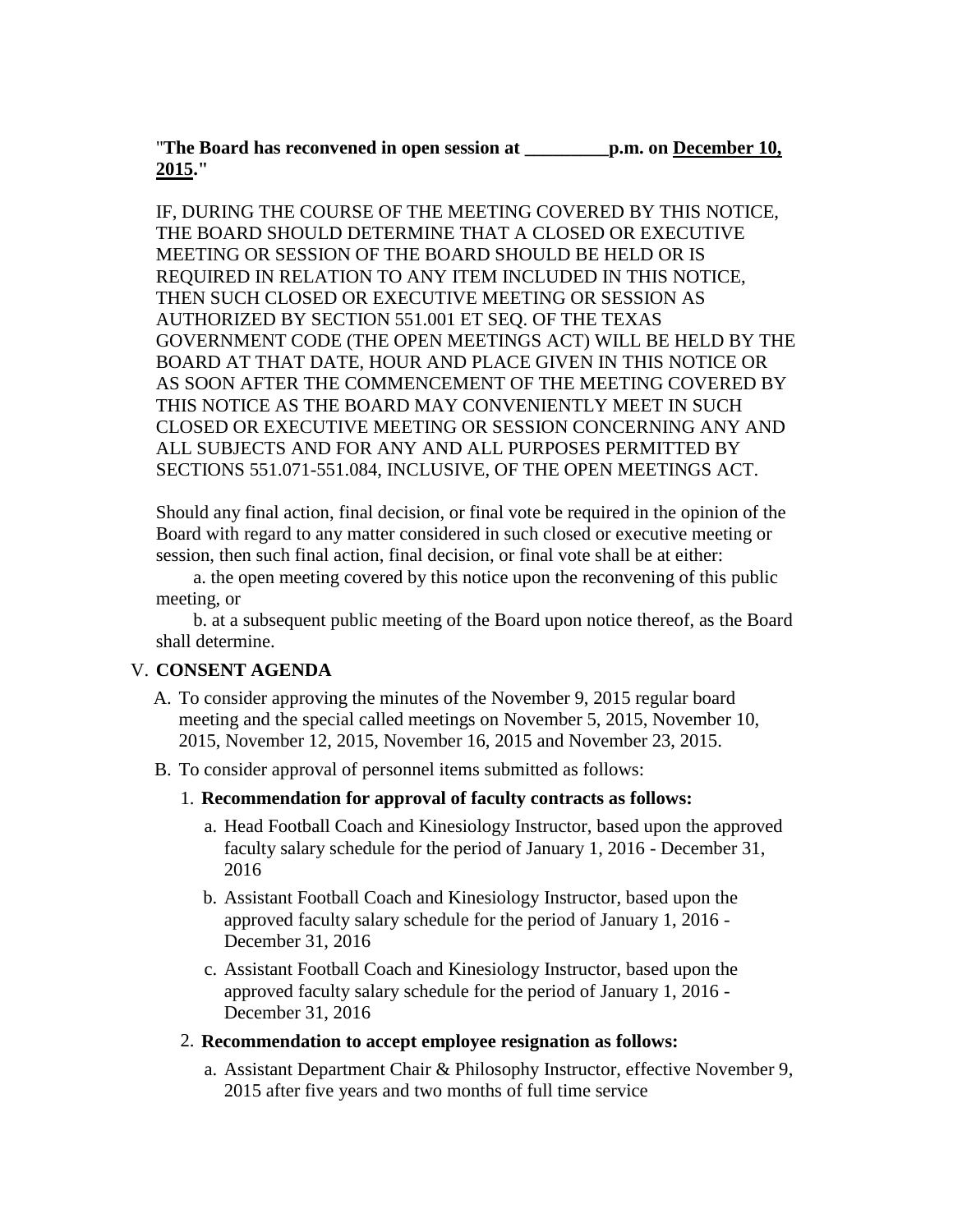- b. Support Specialist, Health Science, effective December 31, 2015 after three years and three months of full time service
- c. English Instructor, effective August 31, 2015 after six years of full time service

#### 3. **Recommendation for employee retirement as follows:**

- a. Director of Institutional Research, effective December 31, 2015 after thirtytwo years and eight months of full time service
- b. Department Chair & Music Instructor, effective August 31, 2016 after forty years of service

#### 4. **Recommendation of employment as follows:**

- a. Professional Support Assistant, East Texas Police Academy, effective November 9, 2015
- b. Support Specialist, Liberal & Fine Arts, effective January 1, 2016
- c. Professional Support Assistant, East Texas Police Academy, effective January 1, 2016
- 5. **Recommendation to approve changes to the Personnel Polices as listed (Policy 15.2 Employee Rights and Privileges: Research)** Kilgore College Policy Manual

15.2 Employee Rights and Privileges: Research

*Research* is a systematic investigation, including research development, testing and evaluation, designed to develop or contribute to generalizable knowledge. Generalizable knowledge typically indicates that the results will be included in a thesis or dissertation, published, or presented at a conference. Any activity meeting the definition of *research* above and that uses human subjects (i.e., human beings or data related to human beings) is subject to Kilgore College Institutional Review Board (IRB) approval. KC's IRB will be formed from a subset of members of the Research & Institutional Effectiveness Committee on an ad-hoc basis, with the option of adding KC faculty and staff who may have necessary expertise.Those seeking IRB approval must complete the IRB Approval Form. Activities exempt from IRB approval include the following:

 •Projects intended for quality assurance purposes, such as improvement of a program or service and outcomes will not be generalized for other programs, services, or organizations. This includes research designed to judge the effectiveness of or the comparison of instructional techniques, curricula, or classroom management methods.

 •Research involving the use of educational tests (cognitive, diagnostic, aptitude, achievement), survey procedures, interview procedures or observation of public behavior.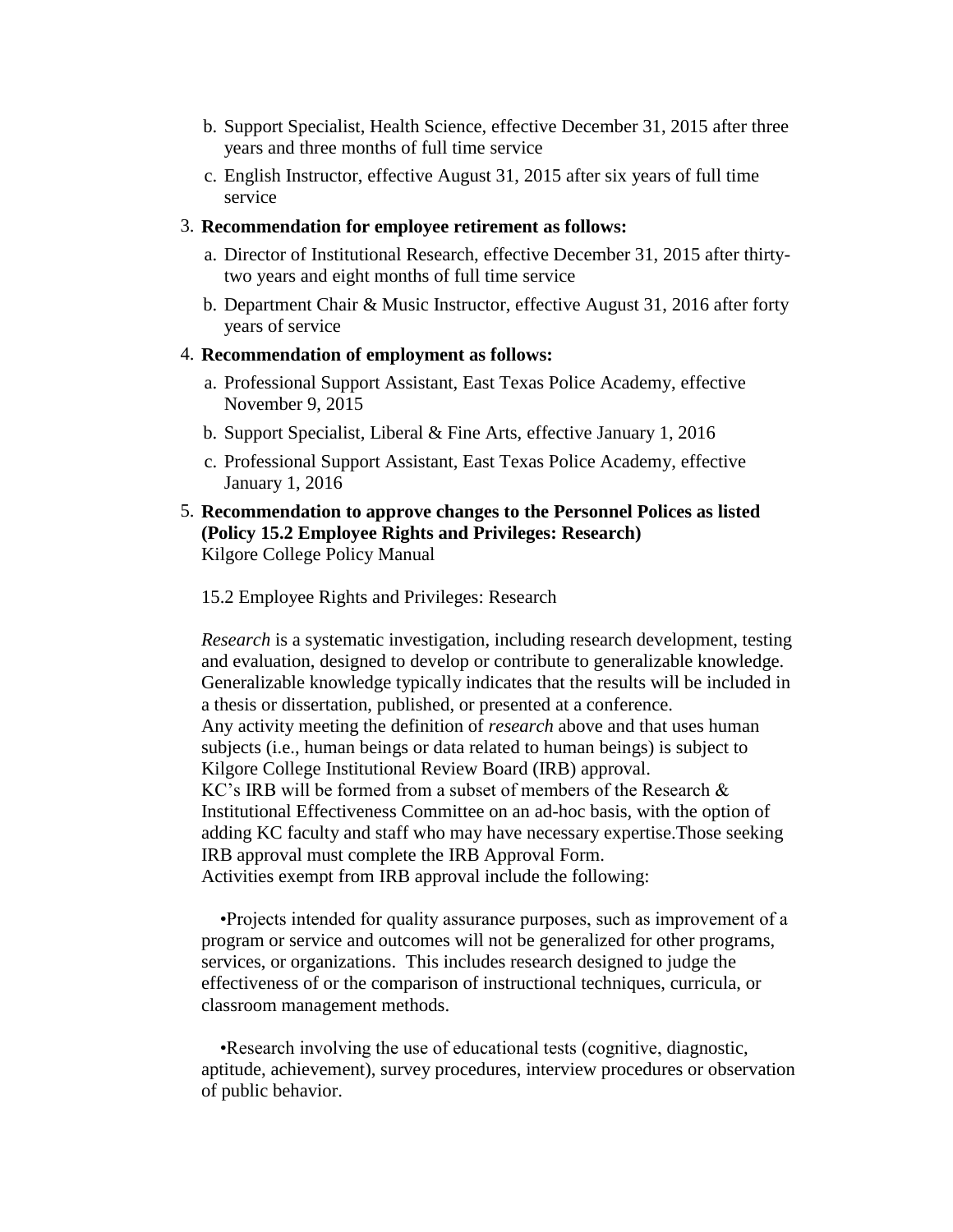•Journalism assignments given with the intent to publish a newspaper article.

 •Academic assessment data (e.g., grades, coursework, surveys, interviews, etc.) used only to provide

feedback to students or improve a course or program.

 •Data provided to accrediting agencies in order to present evidence of improvement of student learning.

 •Projects intended to meet course requirements with no intention to use the results for other purposes.

 •Course-related activities designed to provide opportunities to practice research methods (e.g., interview, observation and survey techniques; data analysis; research design) as long as the activities are limited in scope, present no more than minimal risk to participants, and do not lead to generalizable results. Students working on such projects should ensure full disclosure about the purpose of the project and obtain consent from participants.

 •Research involving the collection or study of existing data, documents, or records if these sources are publicly available or if the information is recorded by the researcher in such a manner that subjects cannot be identified, directly or through identifiers linked to the subjects.

While the above activities may be exempt from IRB approval, those conducting such activities should exhibit every effort to minimize risk to students, including considering how students may feel when asked about certain issues and the potential for emotional distress or psychological disturbance. It is recommended that classroom surveys include the option for students to choose "no response" or "does not apply". Further, survey responses should be anonymous. It is also recommended that students be allowed to opt out of the activities that may cause emotional distress or psychological disturbance.

C. To consider payment of legal fees for services rendered.

#### VI. **ACTION ITEMS**

·

- A. To consider a recommendation for tuition and fee rates for dual credit classes, effective fall semester 2016 - *Exhibit #2*
- B. To consider a resolution under the provision of Texas Education Code 44.031(h) to allow administration to engage Transet Co. as a Construction Manager at Risk to replace and repair the HVAC system for Nolan Hall, and to authorize administration to approve a guaranteed maximum price range - *Exhibit #3* Presenter: Dan Beach and Dr. Mike Jenkins
- C. To consider a naming opportunity for the plaza area now under construction -